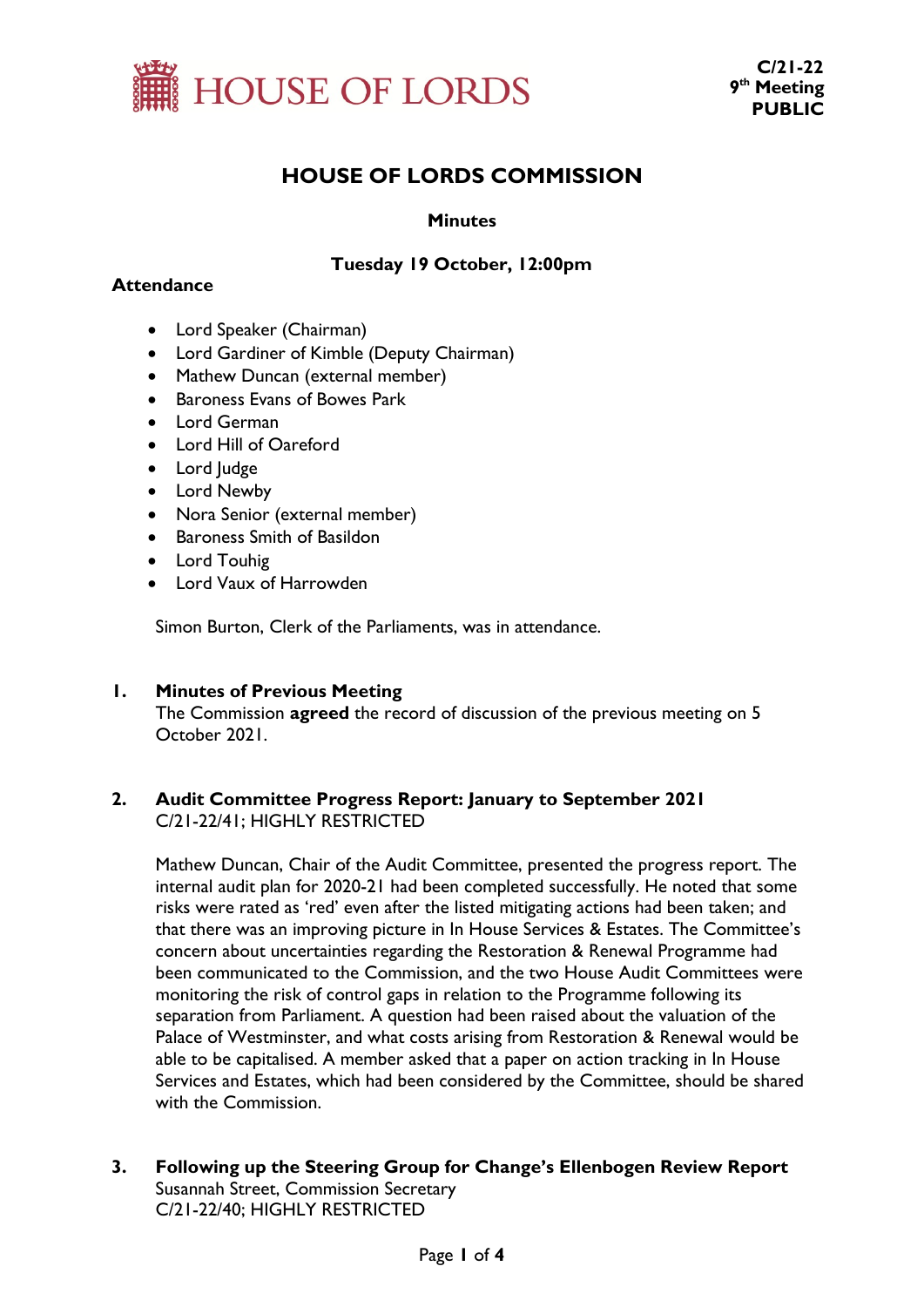The paper provided an update on the work underway related to the recommendations made by the Steering Group for Change in its Report, published in June. Matters discussed included:

- The Steering Group's recommendation that the Conduct Committee should have a lay membership majority: It was noted that the Commons appeal body was fully independent with no MP members, but the Committee's role included not just considering appeals but keeping the Code of Conduct under review and that the House's members needed to 'own' their standards of behaviour. Commission members agreed with the Conduct Committee that there would not be support in the House for moving to a lay membership majority.
- The decision not to proceed with including in the Code of Conduct a provision about conduct which brought the House into disrepute: The Conduct Committee was actively keeping this matter under review having not taken the report forward after consultation with the Party groups. The point was made that it would be vital for that Committee to continue to communicate with the House's membership about any such proposal.
- The Steering Group's original recommendation that peers' use of social media must be included in any extension of the Code combined with their more recent proposals for voluntary social media guidelines: One member expressed support for the Code covering use of social media, but it was also argued that where conduct on social media was relevant to Parliamentary duties it was covered by the Code, and that the Code could not have a wider reach on social media than it did in other aspects of life.
- The Steering Group's recommendation that Valuing Everyone training should be made compulsory for members' staff: Commission members asked about the quality of the training. The contract for delivering training was due to expire in 2022 and therefore there was an opportunity for the training to be reviewed. Proposals would be brought to the Commission about the future of the training, and whether it might be delivered in-house. It would be sensible for this to happen before the Conduct Committee gave consideration to making it compulsory for members' staff.
- Procedures relating to peers in declining health: Commission members emphasised the importance of making progress in this area, in consultation with the Whips' Offices and members of the House to ensure that whatever was proposed would enjoy the support of the House's membership. An initial paper would come to the Commission in November.

The Commission **agreed** the revised Terms of Reference for the Steering Group for Change included in the paper's Annex.

## **4. Arrangements for the Parliamentary estate: Winter 2021/22** Simon Burton, Clerk of the Parliaments C/21-22/39; HIGHLY RESTRICTED

A. The Lord Speaker noted that the House of Commons Commission had agreed the proposals the previous day.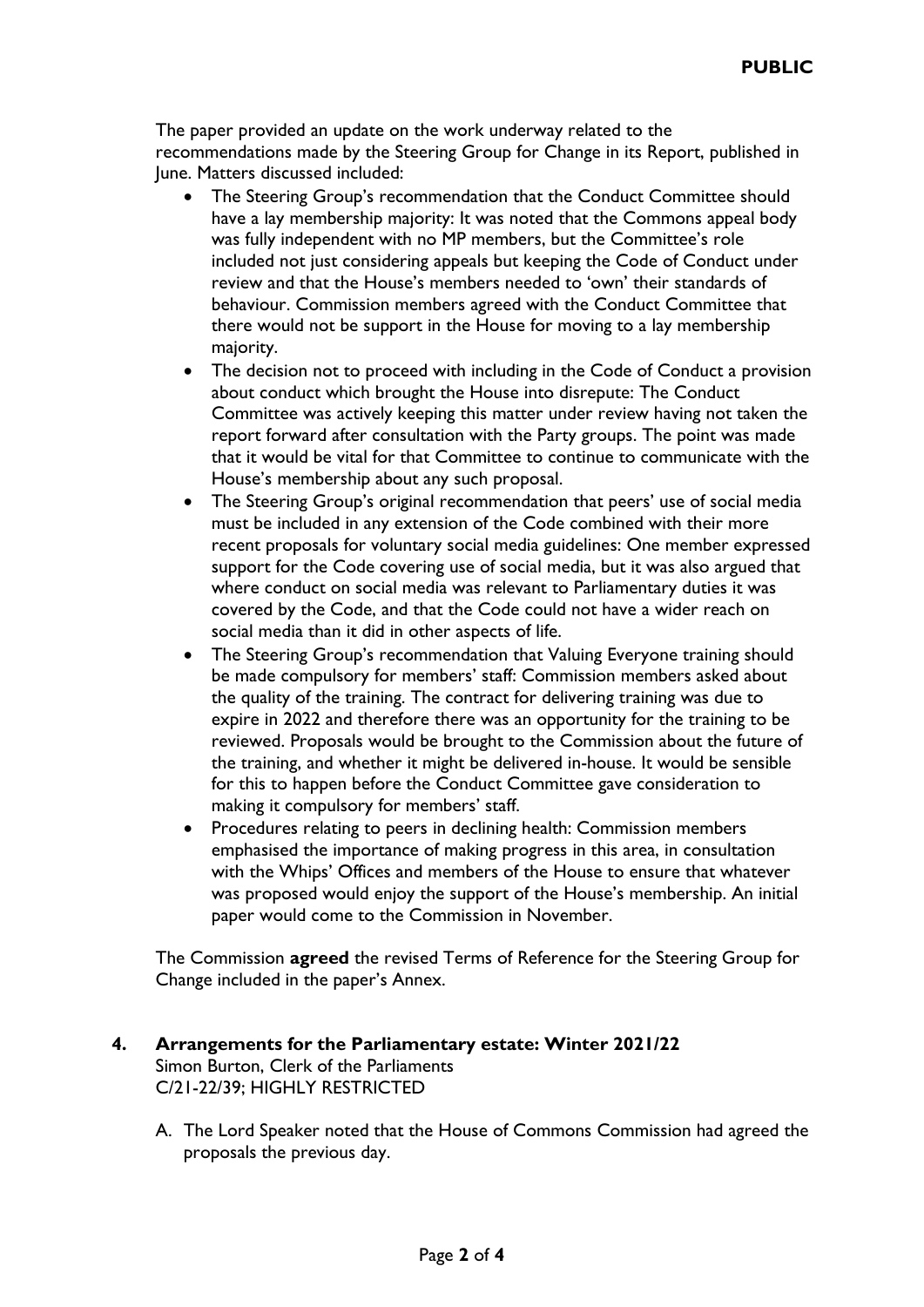- B. Professor John Simpson of the UK Health Security Agency updated the Commission on the current national situation. COVID-19 and other respiratory diseases were being monitored carefully.
- C. John Owen, Director of Strategic Business Resilience (based in the House of Commons) presented the proposals. The intention was to establish a framework for the operation of the estate through the winter so that Parliament was wellprepared and resilient, given the uncertainty of the situation regarding cases of COVID-19, other illnesses, staff absences (due to illness or waiting for test results) and supply chain challenges. The paper included proposed trigger points with an indication of what responses might be required, either as local reactive measures where a public health concern had materialised, or estate-wide preventative measures where risks had increased.
- D. Trends would also be monitored; Parliament's teams were in constant contact with the UK Health Security Agency and Westminster City Council.
- E. Concern was expressed about a proposal that if certain trigger points were reached, the Houses' Covid Strategy Group would look at implementing local measures in response to a local outbreak without further consultation with the Commission. Members requested clarity that services to members would not be affected without Commission members being consulted, and asked that the Clerk of the Parliaments provide information frequently on relevant trends. Simon Burton agreed, and confirmed that he would communicate regularly with Commission members and that if any services were expected to be impacted Commission members would be informed in advance if possible, and consulted on any necessary prioritisation. It was noted that local measures had already been implemented through the course of the pandemic where outbreaks had been found, and no services had been amended without consultation.
- F. The Commission **agreed** the trigger points for when health-related measures would be required, but that all measures would have to be accompanied by constant communication and consultation with Commission members.
- G. With regard to the Commission's risk appetite, strong support was voiced for prioritising the ability of the House to conduct its business in person, above access for non-passholders.
- H. John Owen would look again at how the parties and Crossbench group could be supported in providing information on levels of illness, in addition to the mandatory reporting of COVID-19 cases.
- I. Some Commission members felt that there was not sufficient clarity about when face coverings should be worn. Concern was expressed that many visitors to the estate were not wearing face coverings. The importance of consistency and simplicity was highlighted; however, the complexity of the situation for all employers was also noted.
- J. The Commission **agreed** to support and encourage personal behaviours that would improve the resilience of the House: testing and reporting results twice a week; reporting symptoms or positive test results; individuals at higher risk of